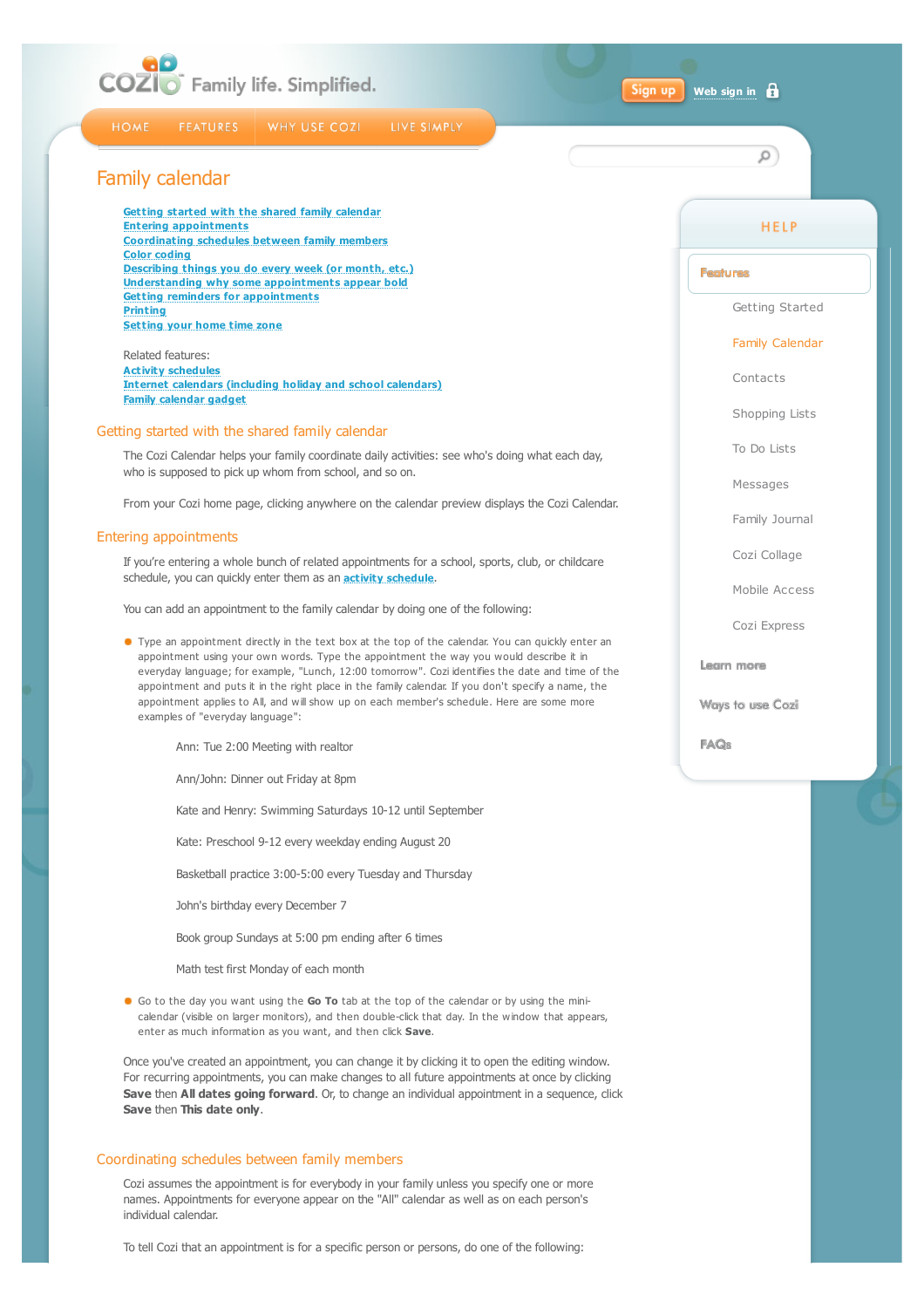- <span id="page-1-0"></span>When you type an appointment in the text box, start with a family member's name. Example: "Kate: Piano Practice 3-5 Mondays". You can enter multiple names like "Henry, Kate, and John" or "Ann/Kate".
- **Click an existing appointment to open the editing window, and deselect "All" by clicking the bubble** next to "All", then select the people you want to include in the appointment, and click **Save**.

#### <span id="page-1-1"></span>Color coding

The names in the Who dropdown at the top of the page are color-coded and let you switch between calendars for individual family members. To see someone's individual calendar, just click his or her name in the Who dropdown. To see what everyone is doing, click **All**.

To choose different colors:

- 1. Click **Settings** in the left column.
- 2. Click **Calendar**, and then click a colored dot for each family member.
- 3. Click **Done** to save your changes.

# <span id="page-1-2"></span>Describing things you do every week (or month, etc.)

To enter an appointment that happens regularly (for example, a child's soccer practice), do one of the following:

- **Type the appointment the way you would describe it in everyday language**; for example, "Henry: Saturdays 1-3 Soccer practice until 9/6". Cozi identifies the date and time of the appointment and puts it on the right days.
- **Click the date to open an editing window, and enter your appointment information.** Once you click in the **Repeats** box, you'll be able to can choose options for the recurrence. For example, you could set your appointment to occur every Tuesday and Thursday. Or, you could set it to occur on the first Monday of each month. If you like, you can add an end date to the recurring appointments. If not, the appointments will continue indefinitely.

### <span id="page-1-3"></span>Understanding why some appointments appear bold

Bold appointments indicate changes to your family's routine. They appear in bold to remind you that they do not regularly occur.

The following appointments are considered "non-routine":

- One-time appointments
- **Exceptions to routine appointments**
- Monthly appointments that happen on a fixed day of the month (such as the 15th of every month) rather than a fixed day (the third Thursday of every month)
- **Recurring appointments that happen less often than monthly (such as every 5th Wednesday)**

All other appointments (such as weekly recurring appointments) are considered "routine" and therefore are not bold.

### <span id="page-1-4"></span>Getting reminders for appointments

Cozi helps you remember appointments in several ways:

- By displaying automatic reminders on your mobile device from our iOS or Android apps using ondevice notifications.
- **By sending automatic reminders to family members' email addresses (when mobile apps are not used** or mobile on-device notifications are turned off.)
- By texting CALENDAR to 22694 (BCOZI)

For more information on how to set up or cancel automatic appointment reminders, see **[Automatic appointment reminders](http://www.cozi.com/Help-Appointment-Reminders.htm)**.

## <span id="page-1-5"></span>Printing

<span id="page-1-6"></span>If you'd like to print out your family calendar, click **Print** at the top of your Calendar page, and then choose one of the options displayed on the menu. In the Windows Print dialog box that appears, click **OK**. To print, you'll need the latest version of **[Adobe Reader](http://get.adobe.com/reader/)** installed on your computer.